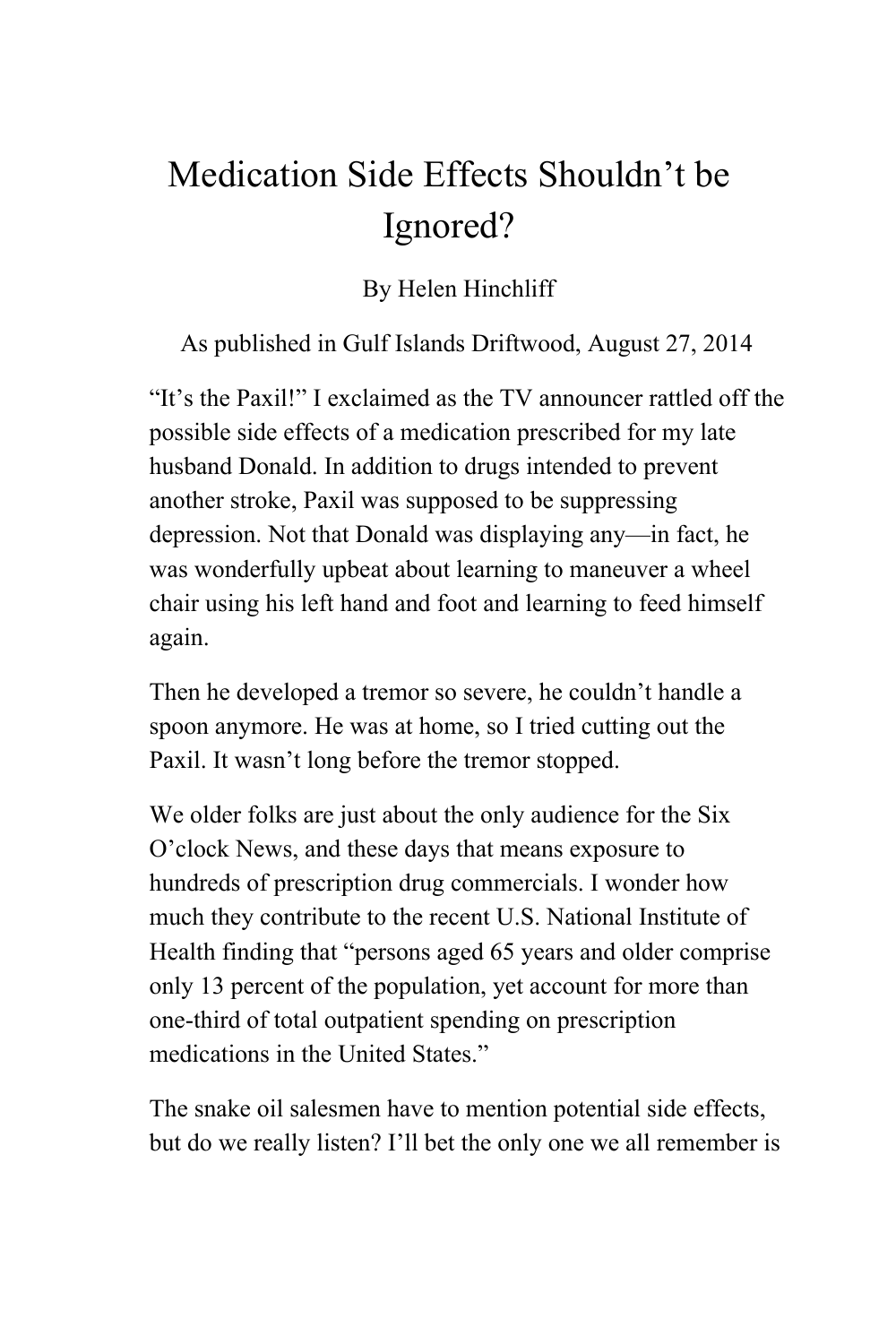that Cialis can cause erections lasting more than four hours. Believe me, it could be worse!

This summer I rushed to southern California. My mother was being released from the hospital after her third fall in two weeks. The hospital discharge notes for the eleven different drugs and supplements she was taking made stimulating reading, particularly the parts about possible side effects.

How about fast, pounding or irregular heartbeat; uneven breathing, dizziness, confusion, light headedness, and fainting; and nausea, vomiting, stomach discomfort, and loss of appetite? These were the very conditions my mother was experiencing or complaining about.

What's a daughter to do? Years earlier, I had a go-round with her doctor about what my mother and I both considered overmedication. I got a long letter detailing why each one was essential; my mother got side effects.

The morning after I arrived, I telephoned her doctor with my conclusions: "I think some of these medications my mother's taking caused her to fall."

"You're very likely right," he agreed, "but I'm trying to prevent a stroke"

"When you're approaching ninety-four," I responded, "which is worse? A stroke? Or confusion, dizziness, and fainting—and then falling flat on your face or back?"

After a long pause, he asked, "Have you considered hospice?"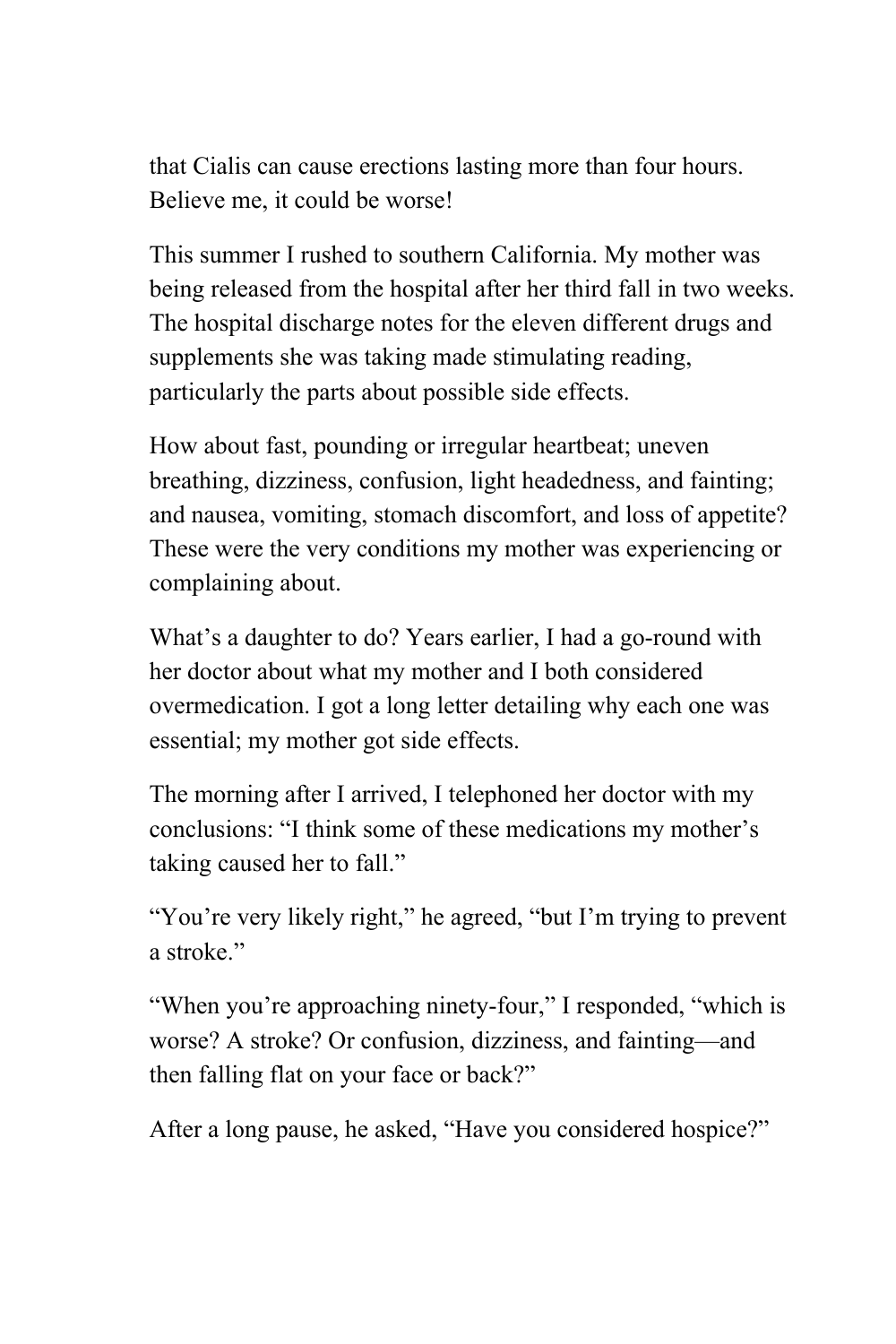In the United States, I soon learned, hospice means treating for comfort, not recovery. Before I knew it, my mother had a new doctor, a team of nurses, a social worker, and a chaplain, all making home visits. I had to agree not to dial 911.

The new doctor gradually weaned her off many of her medications, but the long term damage from the one that probably was causing nausea and stomach discomfort had already been done. Tablemates at her assisted living facility told me she hadn't been eating much of anything for months, always claiming that she felt sick to her stomach. The day after I arrived, she said to me, "I don't want to eat anymore because food makes me throw up."

I was still in treatment for recovery mode, but it took only two occasions in the dining room watching her vomit after just a bite or two of food for me to realize she was in a state of constant nausea. Food was making her sick—unless, of course, it was one of her medications.

My mother had wanted to live to be 100, but she had never counted on the terrible side effects from the medicines that were supposed to be keeping her going. She died one month after I arrived.

Last year, I was prescribed one of the drugs my mother was on. I knew it caused dizziness and I was learning to live with that. Then, last spring, I was diagnosed with an irregular heartbeat. I had to leave for California before I could be scheduled for follow up testing. When I updated my travel medical insurance, I dutifully reported my irregular heartbeat, guessing I'd have to pay more. Instead, I was denied insurance